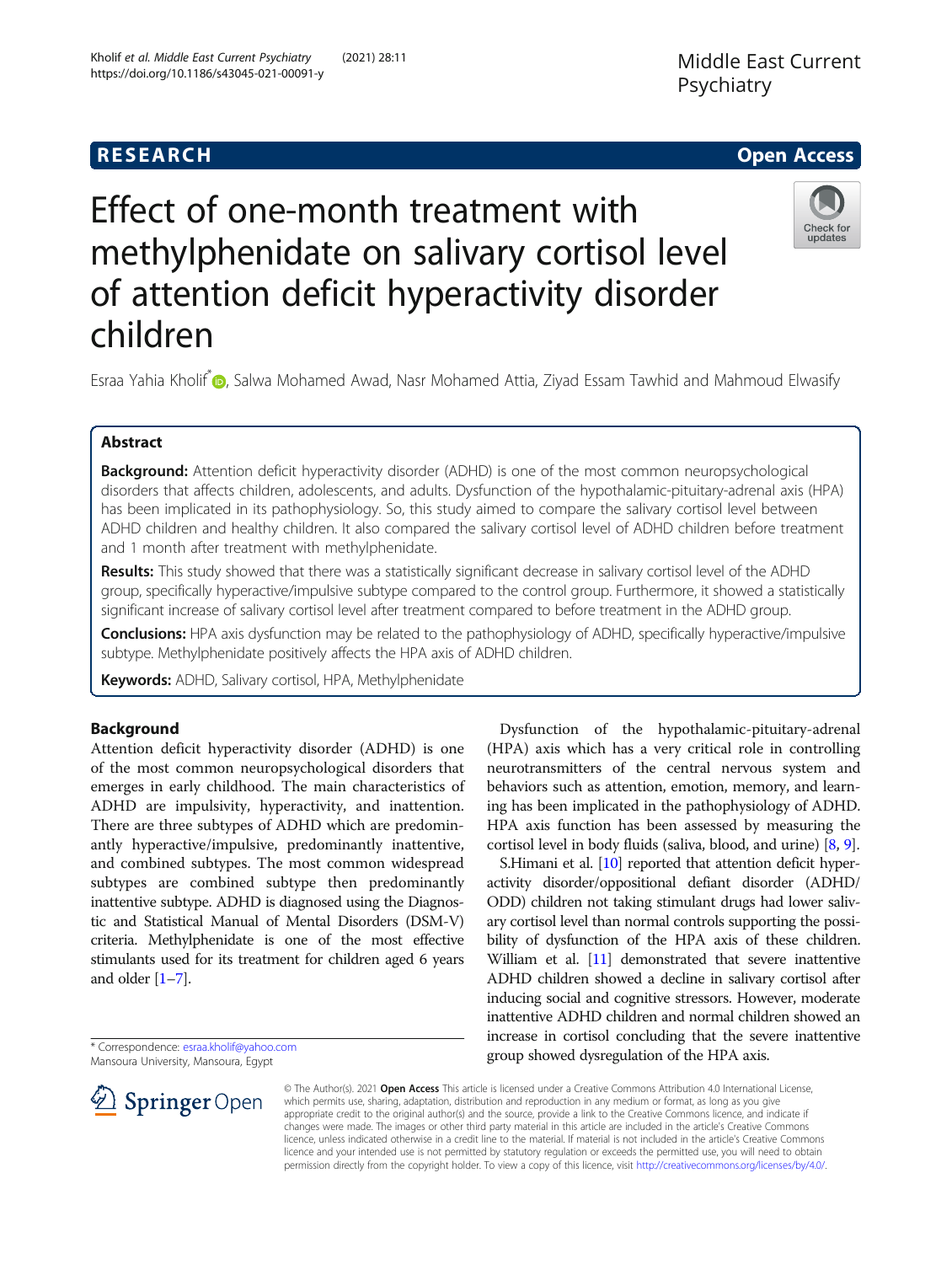Liang-Jen et al. [[12](#page-7-0)] showed that salivary dehydroepiandrosterone (DHEA) and DHEA/cortisol ratio were lower in ADHD children than in controls and correlated to continuous performance test (CPT). However, the level of salivary cortisol did not change between ADHD and normal children. Liang-Jen et al. [[13\]](#page-7-0) determined the salivary cortisol levels in ADHD children medicated with methylphenidate and healthy children over 6 months. This study showed that salivary cortisol levels of ADHD children increased significantly after 1 month of methylphenidate treatment then decreased to an intermediate level. Furthermore, salivary cortisol levels had a significant positive correlation with neuropsychological performance over the 6-month treatment period.

Alkhodier et al. [\[14](#page-7-0)] reported that medicated ADHD children did not show any significant change in salivary cortisol, buffering capacity, flow rate, pH, and level of total salivary protein in comparison with non-medicated ADHD and healthy children. There were few studies concerning ADHD, salivary cortisol, and methylphenidate, and their results were controversial. So, this study was conducted to compare the salivary cortisol levels between ADHD children and healthy children and to determine the effect of 1-month treatment with methylphenidate on the salivary cortisol level of ADHD children.

# Aim

The aims were to compare the salivary cortisol levels between ADHD children and healthy children and to compare the salivary cortisol level of ADHD children before treatment and 1 month after treatment with methylphenidate.

# Methods

#### Participants

This prospective case-control study was completed in the period from December 2018 to December 2019. The study protocol approval was obtained from the Ethical Committee of Faculty of Dentistry, Mansoura University. Also, written informed consents were obtained from parents of both ADHD children and healthy children for participation in the study. It was conducted on 120 children. In group 1, 60 ADHD children (23 predominantly inattentive, 17 predominantly hyperactive/impulsive, 20 combined) were selected from the child and adolescent outpatient clinic of the Psychiatry Department, Mansoura University Hospital after being diagnosed by a consultant psychiatrist by semi-structured interview (mini Kid) using the Diagnostic and Statistical Manual of Mental Disorders (DSM5) [\[7](#page-7-0)] diagnostic criteria. The inclusion criteria included the following: (1) children aged 6 to 12 years; (2) non-medicated, newly diagnosed children; and (3) methylphenidate prescribed to children. The exclusion criteria included the following: (1) children receiving drugs of any chronic illness, (2) children with comorbid psychiatric disorders, and (3) non-methylphenidate-prescribed children. In group 2, sixty healthy children were selected randomly from primary schools in Mansoura city from grade 1 to grade 6, comparable in age, sex, socio-economic status, and parents' smoking habits to group 1. The inclusion criterion included the following: children aged 6 to 12 years. The exclusion criteria included the following: (1) children receiving drugs of any chronic illness and (2) children with a history of psychiatric disorders.

### Clinical measurements

Unstimulated salivary samples [\[15](#page-7-0), [16](#page-7-0)] were collected in the morning (8:30–9:30 a.m) for both groups. Saliva was collected from ADHD children twice initially before treatment and later after 1 month of treatment with methylphenidate (prescribed dose =  $0.5-2$  mg/kg/day) and once from healthy children. For ADHD children, the first samples were taken from 60 children, and the second samples were taken from 45 children because of drop-out cases (Fig. [1\)](#page-2-0). Children were instructed not to eat or drink, not to chew any chewing gums, not to brush their teeth, and not to use any mouthwashes 1 h before saliva collection. Children were allowed to sit in an upright position on the chair and relax for a few minutes. Saliva was collected by asking the child to expectorate into a clean plastic cup, then a plastic syringe with a removed piston was used to aspirate 4–5 ml saliva from the plastic cup. Then, the saliva was transferred to a sterile container to be stored at − 20 °C. After that, salivary samples were sent to the laboratory for cortisol analysis using the IMMUNOSPEC ELISA kit (IMMUNOSPEC CORPORATION, Catalog No. E18-188, Canada). Cortisol analysis was done in Clinical Immunology Unit, Clinical Pathology Department, Mansoura Faculty of Medicine.

# Statistical analysis

The calculated sample size of this study was 44 children for each group at 95% confidence level, 80% power, and 5% level of significance via this formula:

 $N = (Z1-α/2 + Z1-β)^2 σ1 \times σ2/δ^2$ Z1-α/2 = 1.96 Z1-β = 0.842 Mean cortisol level in ADHD = 10.17 Mean cortisol level in normal group = 14.23  $\sigma$ 1 = SD in ADHD = 7.35  $\sigma$ 2 = SD in the normal group = 12.76  $\delta$  = expected difference to be detected between the studied groups (4.0)  $\alpha$  = level of acceptability of a false positive result (level of significance  $= 0.05$ )

 $\beta$  = level of acceptability of a false-negative result (0.20)

1-β = power  $(0.80)$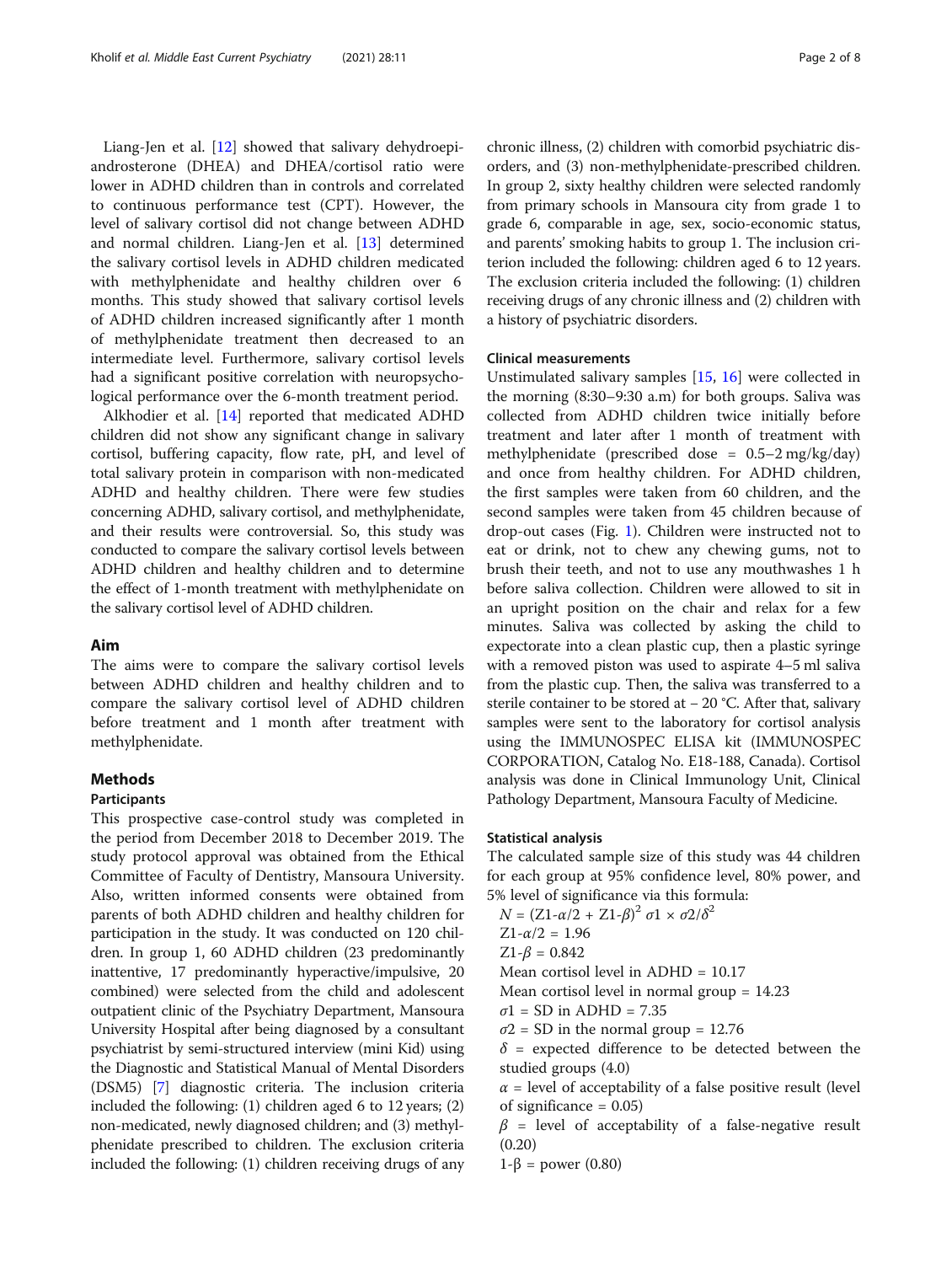<span id="page-2-0"></span>Kholif et al. Middle East Current Psychiatry (2021) 28:11



The sample size was increased to 60 children for each group for compensation of incomplete data and for increasing the study power.

Statistical Package of Social Science (SPSS) program for Windows (standard version 24) was used for data analysis. The normality of data was tested using the onesample Kolmogorov-Smirnov test. Qualitative data were described using number and percent. The association between categorical variables was tested using the chisquare test. Continuous variables were presented as mean  $\pm$  SD (standard deviation) for parametric data and median (min-max) for non-parametric data. The two groups were compared with the Student  $t$  test for parametric data and the Mann-Whitney test for nonparametric data while paired non-parametric data was compared by Wilcoxon signed rank test. The results were considered to be significant when the probability value equal or less than 5% ( $p \le 0.05$ ).

# Results

Sixty ADHD children (23 predominantly inattentive, 17 predominantly hyperactive/impulsive, 20 combined) and sixty healthy children were included in the study, 46 males and 14 females in each group and aged 6 to 12 years. There were no statistically significant differences between the two groups regarding sociodemographic data (age, sex, education, occupation, income, parents' smoking habits) (Table [1\)](#page-3-0).

Comparing the salivary cortisol level between the ADHD group before treatment, its subtypes, and the control group revealed that the ADHD group and hyperactive/impulsive subtype had a statistically significantly lower salivary cortisol level compared to the control group  $(p = 0.038, 0.036,$  respectively). However, there were no significant differences between the inattentive subtype and the control groups, between the combined subtype and the control groups, and between the 3 ADHD subtypes regarding salivary cortisol level (Table [2\)](#page-4-0).

Comparing the salivary cortisol levels in the ADHD group before treatment and 1 month after treatment with methylphenidate revealed a statistically significant increase in salivary cortisol levels after treatment compared to before treatment ( $p = 0.035$ ). The inattentive subtype, hyperactive/impulsive subtype, and combined subtype showed no significant difference after treatment compared to before treatment (Table [3\)](#page-5-0).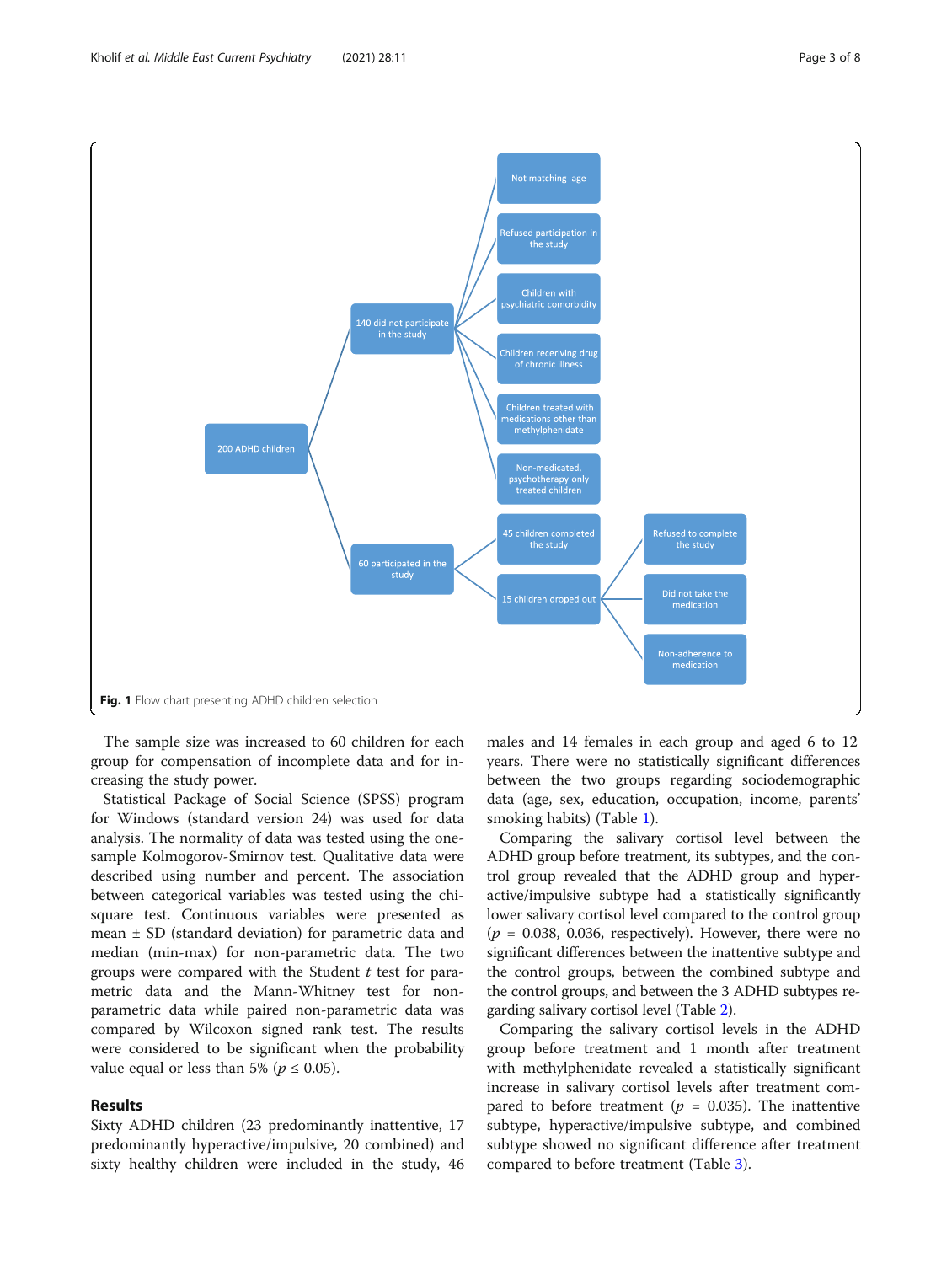| <b>Variables</b>       | ADHD group, $n = 60\%$ ) | Control group, $n = 60\%$ ) | Test of significance, p value |
|------------------------|--------------------------|-----------------------------|-------------------------------|
| Age, years             |                          |                             |                               |
| Mean $\pm$ SD          | $8.65 \pm 2.11$          | $8.68 \pm 2.05$             | $t = 0.086$ , $p = 0.932$     |
| Min-max                | $6 - 12$                 | $6 - 12$                    |                               |
| Sex                    |                          |                             |                               |
| Male                   | 46 (76.7%)               | 46 (76.7%)                  | $x^2 = 0, p = 1.0$            |
| Female                 | 14 (23.3%)               | 14 (23.3%)                  |                               |
| <b>Education</b>       |                          |                             |                               |
| High                   | 22 (36.7%)               | 21 (35%)                    | $\chi^2$ = 0.325, p = 0.850   |
| Moderate               | 32 (53.3%)               | 31 (51.7%)                  |                               |
| Low                    | 6 (10%)                  | 8 (13.3%)                   |                               |
| Occupation             |                          |                             |                               |
| Professionals          | 10 (16.7%)               | 13 (21.7%)                  | $\chi^2$ = 0.693, p = 0.707   |
| Office worker          | 31 (51.7%)               | 27 (45.0%)                  |                               |
| Manual worker          | 19 (31.7%)               | 20 (33.3%)                  |                               |
| Income                 |                          |                             |                               |
| High                   | 13 (21.7%)               | 12 (20.0%)                  | $\chi^2$ = 157, p = 0.925     |
| Moderate               | 39 (65.0%)               | 41 (68.3%)                  |                               |
| Low                    | 8 (13.3%)                | 7(11.7%)                    |                               |
| Parents' smoking habit | 23 (38.3%)               | 24 (40%)                    | $\chi^2$ = 0.035, p = 0.852   |

<span id="page-3-0"></span>Table 1 Sociodemographic data of the ADHD and control groups

Comparing the salivary cortisol levels between the ADHD group after treatment, its subtypes and the control group revealed that the ADHD group, inattentive subtype, hyperactive/impulsive subtype, and combined subtype had no statistically significant difference in salivary cortisol level compared to the control group (Table [4\)](#page-6-0).

# **Discussion**

This study aimed to compare the salivary cortisol level of ADHD children versus healthy children. Also, it aimed to compare salivary cortisol level of ADHD children before treatment and one month after treatment with methylphenidate. At the present study, sixty children were selected for both groups aged from 6 to 12 years in agreement with the study of Liang-Jen et al. [\[13\]](#page-7-0) concerning age and because methylphenidate was recommended to be prescribed for children aged 6 years and older [\[1\]](#page-7-0).

ADHD children who participated in the study were non-medicated, newly diagnosed, methylphenidateprescribed and free from chronic diseases and psychiatric disorders other than ADHD, and control children were healthy and free from chronic diseases and psychiatric disorders. These criteria were selected to attribute any difference before treatment to the presence of the disorder itself, not to the effect of the medication, and also to determine the effect of methylphenidate on salivary cortisol level of ADHD children.

Unstimulated salivary samples were collected because salivary samples are less invasive and not as painful as blood samples. Also, unstimulated salivary samples are more comfortable, less invasive, and more accurate than stimulated salivary samples [\[15](#page-7-0), [16\]](#page-7-0). Salivary samples were stored at − 20 °C according to the manufacturer's instructions. Then, they were sent for laboratory analysis using the ELISA kit.

In this study, 76.7% of the examined children were males, and 23.3%were females in each group. ADHD is more common in males than in females. Many previous studies reported male to female ratio in ADHD as 2.5:1 [[4\]](#page-7-0), 8:1 [\[17\]](#page-7-0), and 5:1 [\[18](#page-7-0)].

Concerning salivary cortisol level, this study demonstrated that the ADHD group had a statistically significant decrease in salivary cortisol level than the control group in agreement with the studies of Enrique et al. [[19\]](#page-7-0), Catia et al. [[20\]](#page-7-0), and Johan et al. [[21\]](#page-7-0).

The study of S.Himani et al. [\[10\]](#page-7-0) concluded that salivary cortisol level was lower in ADHD/ODD children not taking stimulant drugs than in normal controls. Also, the study of Liang et al. [\[22\]](#page-7-0) reported that ADHD children had a significantly lower plasma cortisol level compared to the control group. These results supported the possibility of dysfunction of the HPA axis in ADHD children.

On the contrary, the results of the present study disagreed with the results of the studies of Liang-gen et al.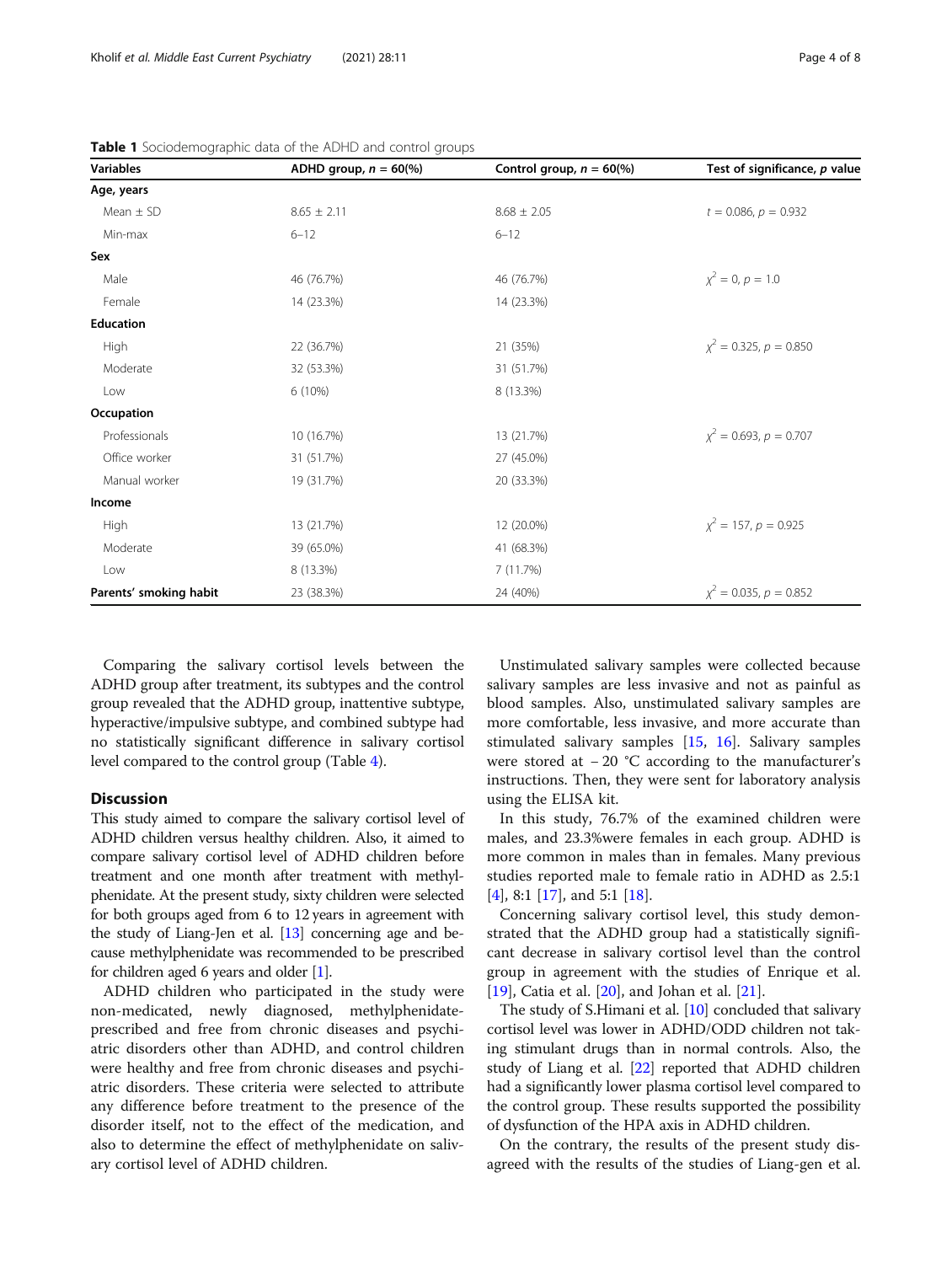| ١<br>.<br>.<br>$\overline{ }$                                     |
|-------------------------------------------------------------------|
| --------<br>;                                                     |
|                                                                   |
| $-10.04$<br>$\overline{ }$<br>3)<br>¢                             |
| $-2$                                                              |
| 7<br>J                                                            |
| $\overline{\phantom{a}}$<br>$\overline{ }$<br>Ï<br>$\overline{a}$ |
| $\frac{4}{1}$                                                     |
| $\ddot{a}$                                                        |
| $\frac{1}{4}$<br>j                                                |
| もちょう こうていこ<br>5<br>-<br>ξ<br>Ì                                    |
| <br> }<br> }<br>$\epsilon$<br>$\frac{a}{c}$<br>j<br>ı             |

<span id="page-4-0"></span>

| Salivary cortisol level Predominantly Predominantl | nattentive ADHD hyperactive/<br>$(n = 23)$ | 읖<br>≥<br>mpulsive ADI<br>$(n = 17)$ | Combined ADHD ADHD group<br>$n = 20$                                                                                                          | $(n = 60)$ | Control group $Z$ , P1<br>$(n = 60)$ | Z, P2 | Z, P3 | $Z$ , P4 | KW, P5 |
|----------------------------------------------------|--------------------------------------------|--------------------------------------|-----------------------------------------------------------------------------------------------------------------------------------------------|------------|--------------------------------------|-------|-------|----------|--------|
| Aedian (min-max)                                   | $17.87(9.99 - 47.81)$ $16.99(1.31 - 36.$   |                                      | $15.85$ $15.89$ (4.33-82.64) $16.92$ (1.31-82.64) $23.54$ (9.27-54.62) $-21$ , 0.562 $-21$ , 0.563 $-1856$ , 0.064 $207$ , 0.038 0.742, 0.690 |            |                                      |       |       |          |        |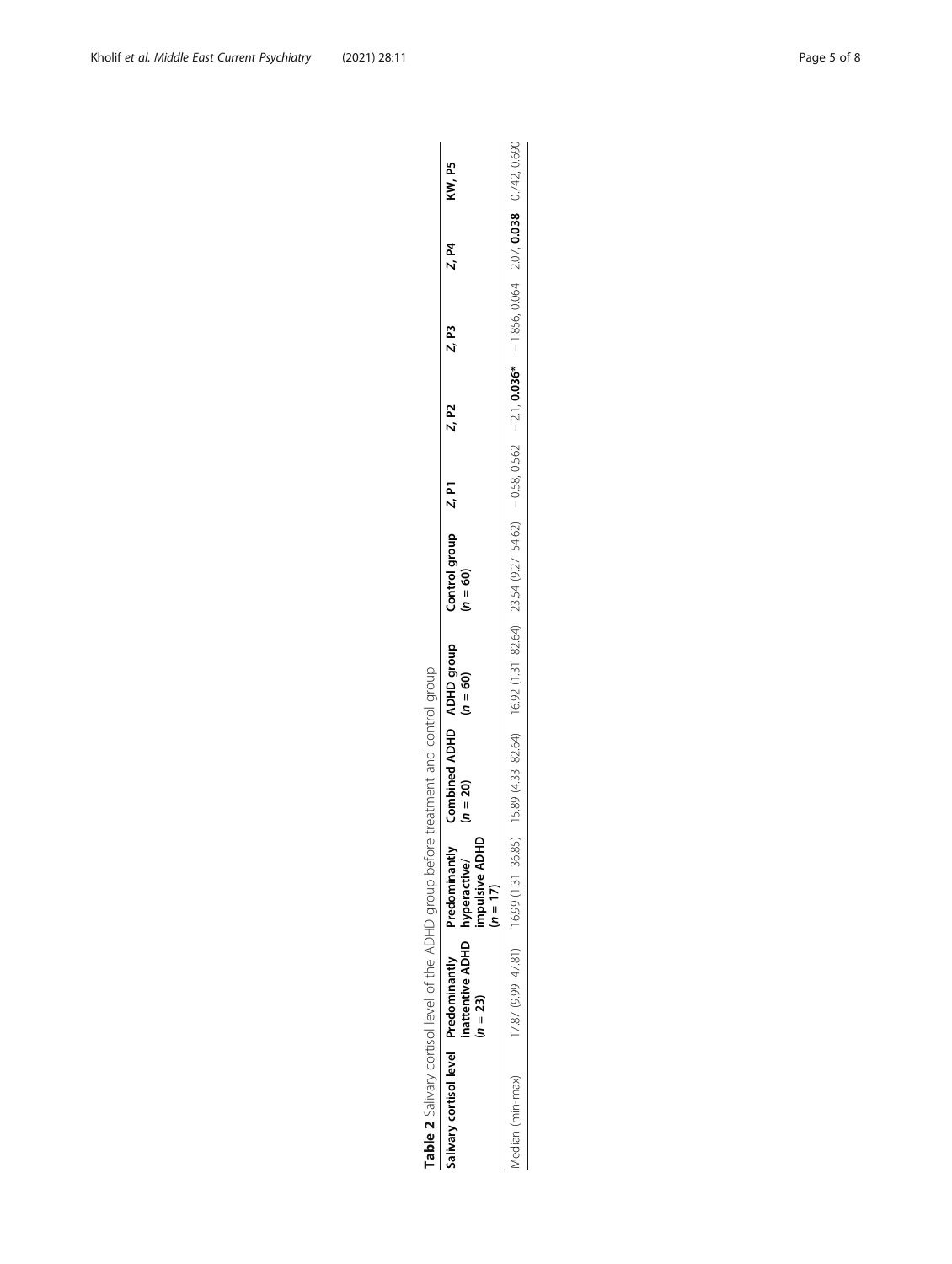<span id="page-5-0"></span>

|  |  |  | Table 3 Salivary cortisol level of the ADHD group before treatment and 1 month after treatment with methylphenidate |  |
|--|--|--|---------------------------------------------------------------------------------------------------------------------|--|
|  |  |  |                                                                                                                     |  |

| Salivary cortisol level | <b>Predominantly inattentive</b><br>ADHD $(n = 17)$ | Predominantly hyperactive/<br>impulsive ADHD $(n = 12)$ | Combined ADHD $(n = 16)$ | ADHD group $(n = 45)$ |
|-------------------------|-----------------------------------------------------|---------------------------------------------------------|--------------------------|-----------------------|
| Before treatment        | 15.98 (9.99-44.40)                                  | $16.95(1.31 - 38.85)$                                   | 15.90 (4.33-82.64)       | 16.04 (1.31-82.64)    |
| After treatment         | 25.74 (9.67-78.13)                                  | 27.75 (2.45-47.41)                                      | 22.42 (1.18-99.34)       | 25.74 (1.18-99.34)    |
| Wilcoxon signed test    | 1.82                                                | .88                                                     | 0.362                    | 2.11                  |
| p value                 | 0.068                                               | 0.06                                                    | 0.717                    | $0.035*$              |

[[12\]](#page-7-0) and Alkhodier et al. [[14\]](#page-7-0) which showed no difference in salivary cortisol level between the ADHD and control groups. This difference might be due to the differences in sample size, the study of Alkhodier et al. [[14\]](#page-7-0), and the number of the examined non-medicated ADHD children and normal children was 17. Also, the study of Hanna et al. [[23\]](#page-7-0) revealed no significant difference between the ADHD and control groups regarding salivary cortisol levels, but 37.1% of ADHD children were on stimulant medication.

The results of comparing salivary cortisol level between the ADHD subtypes and the control group revealed that the hyperactive/impulsive (HI) ADHD subtype had a statistically significant decrease of salivary cortisol level compared to the control group in agreement with the study of Blomqvist et al. [\[24\]](#page-7-0) which confirmed that HI ADHD had a significantly reduced salivary cortisol level 30 min after awaking compared to the control group. Also, this study showed no statistically significant difference in salivary cortisol level between the inattentive (I) ADHD subtype and the control group in agreement with the study of William et al. [[11](#page-7-0)] which showed no significant difference between the moderately inattentive, threshold inattentive, and control groups regarding salivary cortisol level at baseline.

The present study reported no statistically significant difference between the combined (C) ADHD subtype and the control groups and between the 3 ADHD subtypes regarding salivary cortisol. The descending order of salivary cortisol level between the 3 ADHD subtypes was ADHD-HI then ADHD-C then ADHD-I ( $p = 0.036$ , 0.064, 0.562, respectively). However, the study of Liang et al. [[22](#page-7-0)] concluded that the 3ADHD subtypes had significantly lower cortisol levels than the control group, and the descending order of the cortisol level in the plasma was in ADHD-HI, ADHD-I, and then ADHD-C, and there was no significant difference between the ADHD-I and ADHD-C groups. These results support the possibility that HPA axis dysfunction in ADHD children is related to hyperactivity more than inattention.

At the present study, salivary cortisol level was measured for 60 ADHD children before treatment and 45 ADHD children after treatment at the second visit because of drop out cases. At the study of Liang-Jen et al. [[13\]](#page-7-0), the salivary cortisol was measured for 50 ADHD children before treatment and 42 ADHD children after treatment at the second visit. At the present study, the dose of methylphenidate was prescribed for ADHD children according to age, weight, and severity of symptoms in agreement with clinical guidelines for prescribing methylphenidate for ADHD children.

Concerning the effect of 1-month treatment with methylphenidate on salivary cortisol level of ADHD children, the present study showed that salivary cortisol level of ADHD children had a statistically significant increase after 1-month treatment with methylphenidate compared to before treatment in agreement with Liang-Jen et al. [\[13\]](#page-7-0) supporting the possibility that methylphenidate intake positively affects the function of HPA axis in ADHD children. The inattentive subtype, hyperactive/impulsive subtype, and combined subtype showed no significant difference after treatment compared to before treatment ( $p = 0.068, 0.06, 0.717$ , respectively). Also, the study of Moon-Soo et al. [\[25](#page-7-0)] revealed that plasma cortisol levels had not changed significantly after a 12-week treatment with methylphenidate or bupropion in combined ADHD children.

The result of this study demonstrated that there was no statistically significant difference in salivary cortisol level between the ADHD and control groups, between the ADHD-HI, ADHD-I, ADHD-C, and control groups and between the 3 ADHD subtypes after 1-month treatment with methylphenidate. The study of S.Himani et al. [[10](#page-7-0)] showed that ADHD/ODD patient who had taken stimulants either methylphenidate or D-amphetamine had salivary cortisol levels that are not significantly different from normal individuals. Also, the study of Alkhodier et al. [\[14](#page-7-0)] showed that salivary cortisol levels did not differ significantly between the control group and the medicated ADHD group.

# Limitations

The following are the limitations of this study: shortterm evaluation of the effect of methylphenidate, single-center study, and the small sample size of the ADHD subtypes.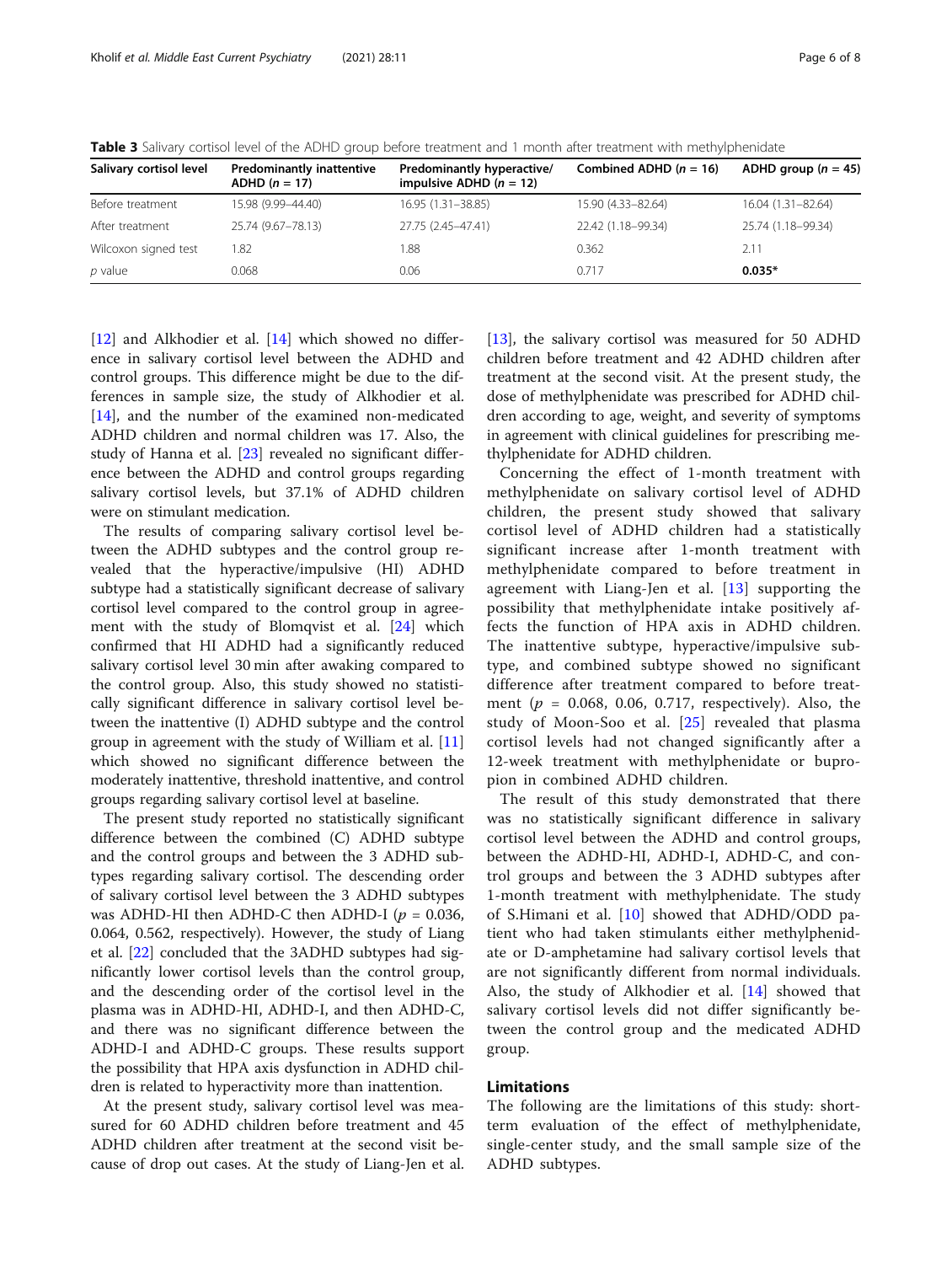| )<br>J                                 |  |
|----------------------------------------|--|
| ;<br>5<br>)<br> <br> <br> <br>         |  |
| نه سمکت مستحد ال<br>$\frac{1}{2}$<br>, |  |
| $\frac{1}{2}$<br>l                     |  |
| $\frac{1}{2}$<br>j<br>$\vdots$         |  |
| $\ddot{\phantom{a}}$                   |  |
|                                        |  |
| こうこう<br>֚֘֝<br>ŀ                       |  |

<span id="page-6-0"></span>

| cortisol level<br>Salivary | inattentive ADHD<br>Predominantly<br>after treatment<br>$(n = 17)$                                                                                                                                                                                                                                                                                                                                                          | impulsive ADHD<br>after treatment<br>Predominantly<br>hyperactive/<br>$(n = 12)$ | ADHD after<br>Combined<br>treatment<br>$(n = 16)$ | after treatment<br><b>ADHD</b> group<br>$(n = 45)$ | $(n = 60)$<br>Control<br>dho.f6                                                                                                            | ը<br>Հ | Z P2 | Z P3 | Z P4 | KW, P5 |
|----------------------------|-----------------------------------------------------------------------------------------------------------------------------------------------------------------------------------------------------------------------------------------------------------------------------------------------------------------------------------------------------------------------------------------------------------------------------|----------------------------------------------------------------------------------|---------------------------------------------------|----------------------------------------------------|--------------------------------------------------------------------------------------------------------------------------------------------|--------|------|------|------|--------|
| min-max)<br>Nedian         |                                                                                                                                                                                                                                                                                                                                                                                                                             | 25.74 (9.67-78.13) 27.75 (2.45-47.41)                                            |                                                   |                                                    | 22.42(J.19.59, 0.203, 0.999 0.076, 0.205 0.497, 0.205 0.47, 0.205 0.47, 0.205 0.47, 22.54(J.19.59, 0.305, 0.20<br>20.32.42(J.19.59, 0.205) |        |      |      |      |        |
| combined ADHD              | Z Mann-Whitney test, KW Kruskal-Wallis test, P1 p value between the predominantly inattentive ADHD and control groups, P2 p value between the predominantly hyperactive/impulsive ADHD and control groups, P3 p<br>value between the combined ADHD and control groups, P4 p value between the ADHD and control groups, P5 p value between the predominantly inattentive ADHD, predominantly hyperactive/impulsive ADHD, and |                                                                                  |                                                   |                                                    |                                                                                                                                            |        |      |      |      |        |